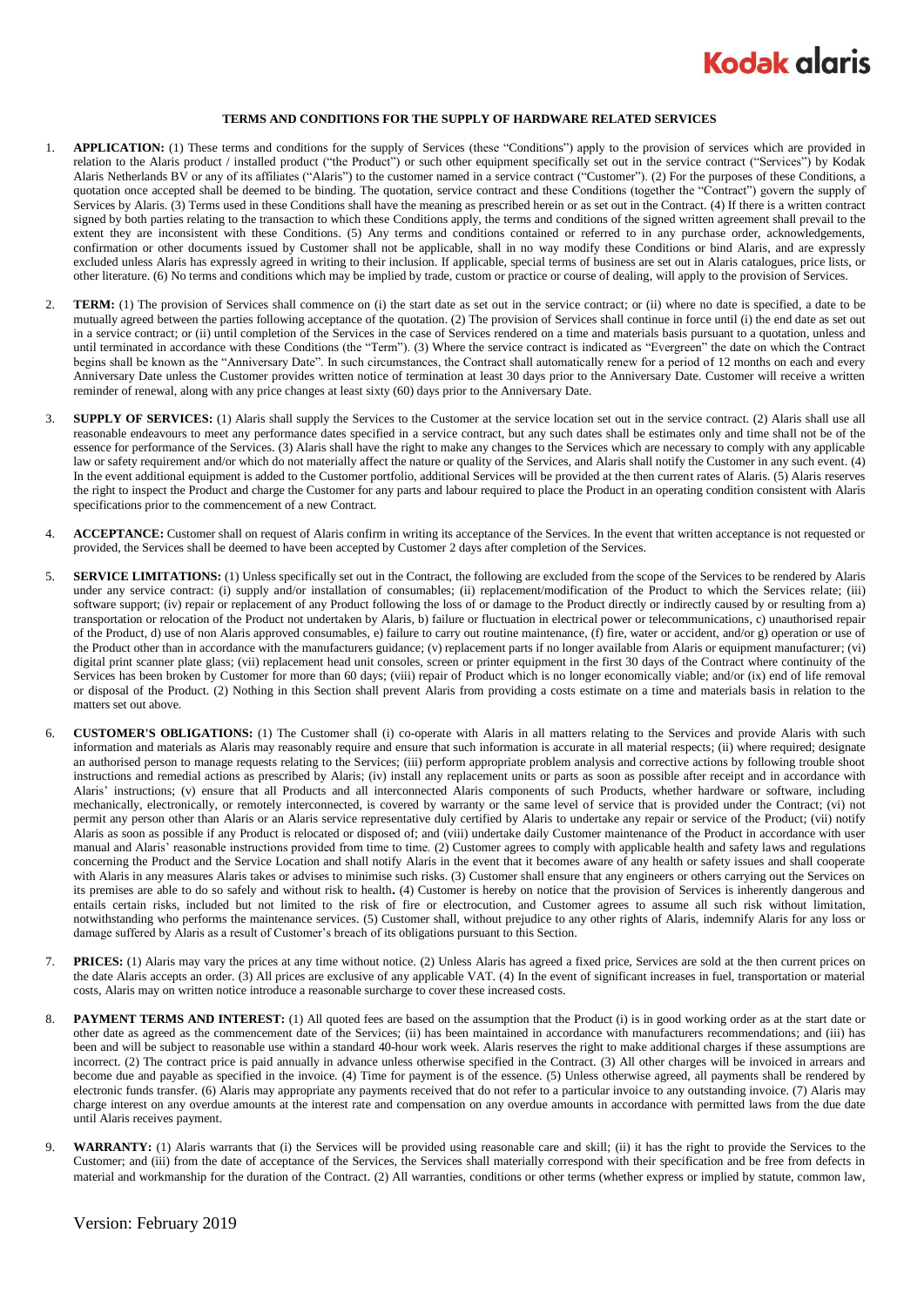## **Kodak glaris**

arising from conduct or a previous course of dealing, or trade custom or usage) as to quality, fitness for any particular purpose, and/or merchantability, are, to the fullest extent permitted by law, excluded from the Contract. (3) On account of Services claimed to be defective, Customer shall not be entitled to (a) cancel (or withdraw from) the Contract, (b) claim a reduction of the agreed fees for the performance of the defective Services or make payment deductions, or (c) withhold payment of invoices. Subject to any exclusions of Alaris' liability for defects pursuant to the Contract, in case of any warranty claim by Customer due to the performance of defective Services, Alaris shall only be obliged to, at its discretion, repeat performance of the defective Services or credit to Customer the full fee paid for the defective Services. In particular, any liability of Alaris for minor defects in the Services (i.e. defects not materially impairing the Customer from using (or benefiting from) the respective work products) shall be excluded. (4) Alaris' warranty shall not apply in relation to any defect arising from (i) the acts, omissions, negligence or defaults of the Customer or the Customer's employees, agents or end customers; (ii) failure to comply with operating instructions or other recommendations of Alaris as to the storage, handling and/or use of the Services; (iii) wilful damage; (iv) use not in accordance with the purpose for which they were designed; or (v) misuse or alteration or repair of the Services other than by persons authorised by Alaris. (5) The warranty is not transferable.

- 10. **LIMITATION OF LIABILITY:** (1) If not expressly provided for otherwise in these Conditions, in no event, whether in contract, tort (including in either case negligence), misrepresentation (other than fraudulent misrepresentation), breach of statutory duty or otherwise pursuant to the Contract, shall Alaris be liable for any loss of profits, anticipated savings, revenue, business, loss or corruption of data, loss of use, loss of goodwill, loss due to delay or any indirect or consequential loss or damage whatsoever or any claims from third parties for such damages. (2) Alaris' liability for breach of the warranty set out in Section 9 (1) above, is, at Alaris' option, limited to the repair, replacement or crediting of the full price paid for the Services that directly gave rise to the claim. (3) Subject to (1) and (2), Alaris' aggregate liability for all other claims, whether in contract, tort (including in either case negligence), misrepresentation (other than fraudulent misrepresentation), breach of statutory duty or otherwise pursuant to the Contract, shall be limited to the net price paid by the Customer for the specific Services giving rise to the claim in the twelve (12) months prior to the date on which the loss or damage occurred. (4) Nothing in the Contract shall be deemed to exclude or limit Alaris' liability in respect of: (i) Loss or damage caused by wilful intent or gross negligence of Alaris or Alaris' officers, employees, agents or contractors; (ii) Injuries to or death of any person, caused by Alaris or Alaris' officers, employees, agents or contractors; or (iii) any other liability which cannot be excluded by law. (5) Any claim for loss or damages, except a claim for damages arising out of (4), must be notified to Alaris within twelve (12) months as from the date on which the damage was caused, failing which such claim is deemed to be waived.
- 11. **FIRMWARE:** In relation to any Alaris firmware supplied as part of the Product ("Firmware"), Alaris shall provide updates where possible to correct errors and bugs in the Firmware, in accordance with the response time set out in the Contract. For the purposes of these Conditions, the term "Firmware" does not include software, embedded or otherwise which is provided by a third party in third party hardware ("Third Party Software"). Support for Third Party Software is subject to the terms of a separate agreement between the Customer and the third party supplier. If updates, upgrades or supplements of the Firmware are provided, use is governed by these Conditions, subject to any amendments made by Alaris from time to time, unless otherwise notified in writing. For the avoidance of doubt, Alaris has no obligation under the Contract to provide support in relation to any ancillary, additional or supporting software which is subject to a separate agreement.
- 12. **INTELLECTUAL PROPERTY:** All intellectual property rights, meaning all inventions, registered designs, design rights, data base rights, copy rights, know-how, trademarks, trade secrets and all other intellectual property rights, and the applications for any of the same and any rights or forms of protection of a similar nature and having equivalent or similar effect to any of them which may subsist anywhere in the world, ("Intellectual Property Rights") in or arising out of or in connection with the Services shall be owned and retained by Alaris.
- 13. **INDEMNIFICATION:** (1) Customer shall (i) not cause or permit any third party to cause any damage or endanger the Intellectual Property Rights of Alaris; and (ii) without prejudice to any other rights of Alaris, indemnify Alaris for any loss suffered by Alaris by reason of any use by Customer, Customer's employees, agents or customers, of Intellectual Property Rights of Alaris other than in accordance with the Contract. (2) Customer shall without prejudice to any other rights of Alaris, indemnify Alaris for any loss suffered by Alaris, howsoever arising, by reason of Customer's breach of its obligations pursuant to Sectio[n 6](#page-0-0) above. (3) In the event of a claim, or notification of an intention to make a claim, which may reasonably be considered likely to give rise to a liability under this indemnity ("Claim"), Customer shall: (i) as soon as reasonably practicable, give written notice of the Claim to Alaris specifying the nature of the Claim in reasonable detail; and (ii) not make any admission of liability, agreement or compromise in relation to the Claim. (4) Customer shall not, except with the prior written consent of Alaris, consent to entry of any judgment or enter into any settlement that does not include as an unconditional term the given by the claimant or plaintiff to Alaris and its affiliates a release from all liability and blame with respect to the Claim.
- 14. **SUSPENSION AND TERMINATION:** (1) If Alaris' performance of any of its obligations under the Contract is prevented or delayed by any act or omission by the Customer or failure by the Customer to perform any relevant obligation ("Customer Default"), Alaris shall without limiting its other rights or remedies have the right to suspend performance of the Services until the Customer remedies the Customer Default, and to rely on the Customer Default to relieve it from the performance of any of its obligations to the extent the Customer Default prevents or delays Alaris' performance of any of its obligations. (2) Alaris shall not be liable for any costs or losses sustained or incurred by the Customer arising directly or indirectly from Alaris' failure or delay to perform any of its obligations as set out in the Contract; and the Customer shall reimburse Alaris on written demand for any costs or losses sustained or incurred by Alaris arising directly or indirectly from the Customer Default. (3) Where in Alaris' reasonable opinion, Product is no longer capable of economic repair or where parts are no longer available, such Product may be removed from the scope of the Contract on written notice to the Customer. In such case, the agreed fees shall be reduced by the amount which was exclusively allocated to the provision of Services regarding the removed Product. (4) Without prejudice to its other rights, Alaris may terminate the Contract or in its sole discretion suspend performance of the Services immediately by written notice to the Customer in the event that (i) Customer fails to pay any sums due under and in accordance with the Contract; (ii) Customer breaches any terms of the Contract; (iii) Customer is unable to pay its debts as they fall due, passes a resolution for winding up (other than for the purposes of a solvent amalgamation or reconstruction) or if a court of competent jurisdiction makes an order to that effect, enter into a receivership or liquidation or otherwise ceases to carry on business or an analogous event occurs to Customer in any jurisdiction; (iv) an event pursuant to Section 19 (6) where such event has persisted for more than 14 days; or (v) pursuant to Sectio[n 17](#page-2-0) (2).
- 15. **CONFIDENTIAL INFORMATION:** (1) All non-public, confidential or proprietary information of Alaris, including but not limited to, specifications, samples, patterns, designs, plans, drawings, documents, data, business operations, pricing, discounts or rebates, disclosed by Alaris in connection with the Contract, whether disclosed orally or disclosed or accessed in written, electronic or other form or media, and whether or not marked, designated or otherwise identified as "confidential," shall be deemed to be confidential, to be used solely for the purpose of performing under the Contract and may not be disclosed or copied unless authorized in advance by Alaris in writing. (2) Upon Alaris' request, Customer shall promptly return all documents and other materials received from Alaris and delete any copies made thereof. (3) Alaris shall be entitled to apply for injunctive relief for any violation of this Section. (4) This Section does not apply to information that is: (i) in the public domain; (ii) known to Customer at the time of disclosure; (iii) rightfully obtained by Customer on a nonconfidential basis from a third party; or (iv) is required to be disclosed by any applicable law or by order of any Court of competent jurisdiction or any government body, agency or regulatory body, provided that the receiving party shall use all reasonable endeavours to give the disclosing party as much written notice of the disclosure as it reasonably can to enable the disclosing party to seek a protective order or other action protecting the confidential information from disclosure.